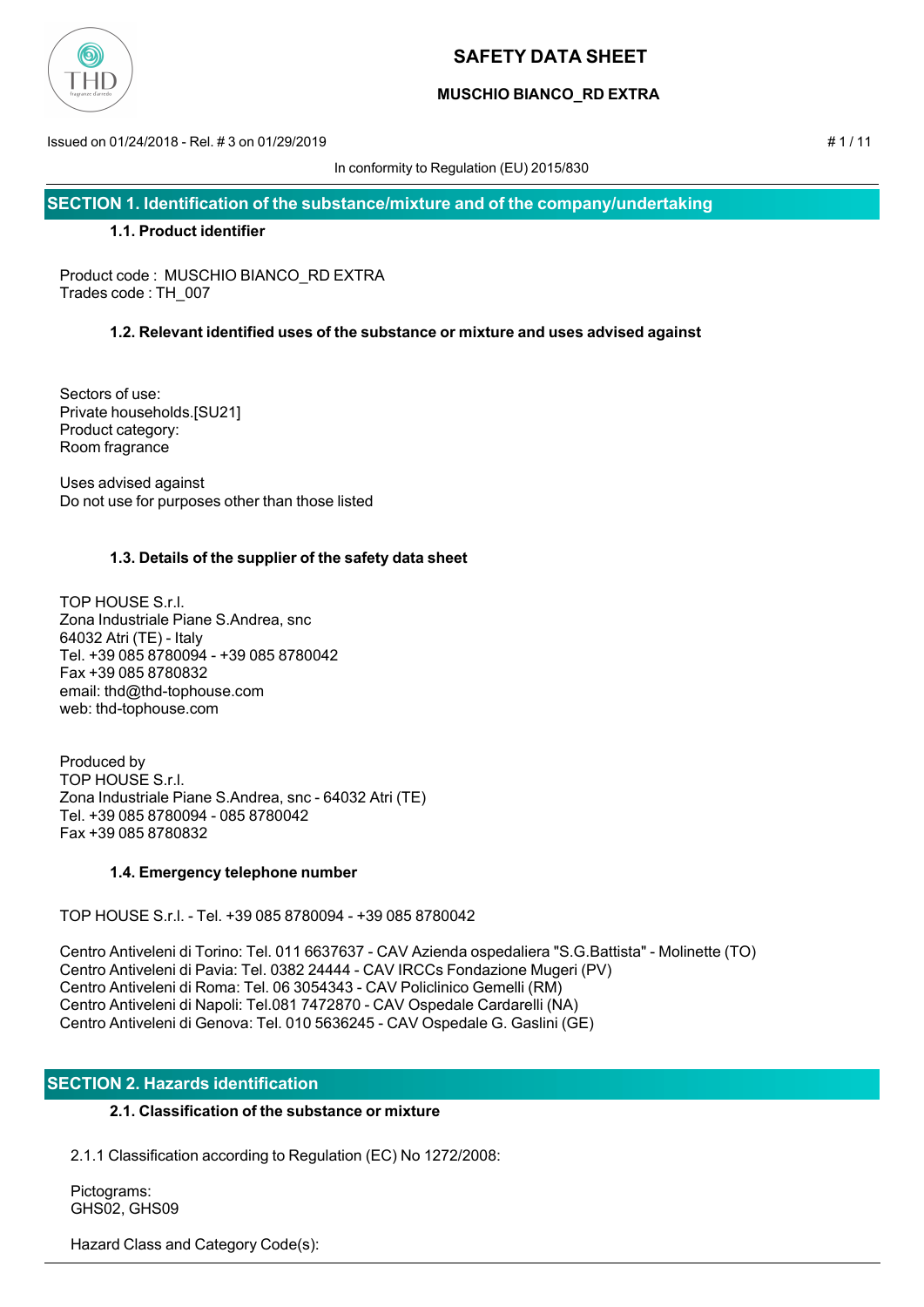

## **MUSCHIO BIANCO\_RD EXTRA**

Issued on 01/24/2018 - Rel. # 3 on 01/29/2019 # 2 / 11

In conformity to Regulation (EU) 2015/830

Flam. Liq. 2, Aquatic Chronic 2

 Hazard statement Code(s): H225 - Highly flammable liquid and vapour. H411 - Toxic to aquatic life with long lasting effects.

 The product easy inflames if subordinate to an ignition source. The product is dangerous to the environment as it is toxic to aquatic life with long lasting effects

## **2.2. Label elements**

Labelling according to Regulation (EC) No 1272/2008:

Pictogram, Signal Word Code(s): GHS02, GHS09 - Danger

Hazard statement Code(s): H225 - Highly flammable liquid and vapour. H411 - Toxic to aquatic life with long lasting effects.

Supplemental Hazard statement Code(s):

EUH208 - Contains Geraniol, Hydroxy-citronellal, Nérol. May produce an allergic reaction.

Precautionary statements:

General

P101 - If medical advice is needed, have product container or label at hand.

P102 - Keep out of reach of children.

Prevention

P210 - Keep away from heat, hot surfaces, sparks, open flames and other ignition sources. No smoking.

P233 - Keep container tightly closed.

P273 - Avoid release to the environment.

Response

P391 - Collect spillage.

Storage

P403+P235 - Store in a well-ventilated place. Keep cool.

Contains:

Geraniol, Hydroxy-citronellal, Nérol

## **2.3. Other hazards**

The substance / mixture NOT contains substances PBT/vPvB according to Regulation (EC) No 1907/2006, Annex XIII

No information on other hazards Packaging to be fitted with a tactile warning

## **SECTION 3. Composition/information on ingredients**

#### **3.1 Substances**

Irrilevant



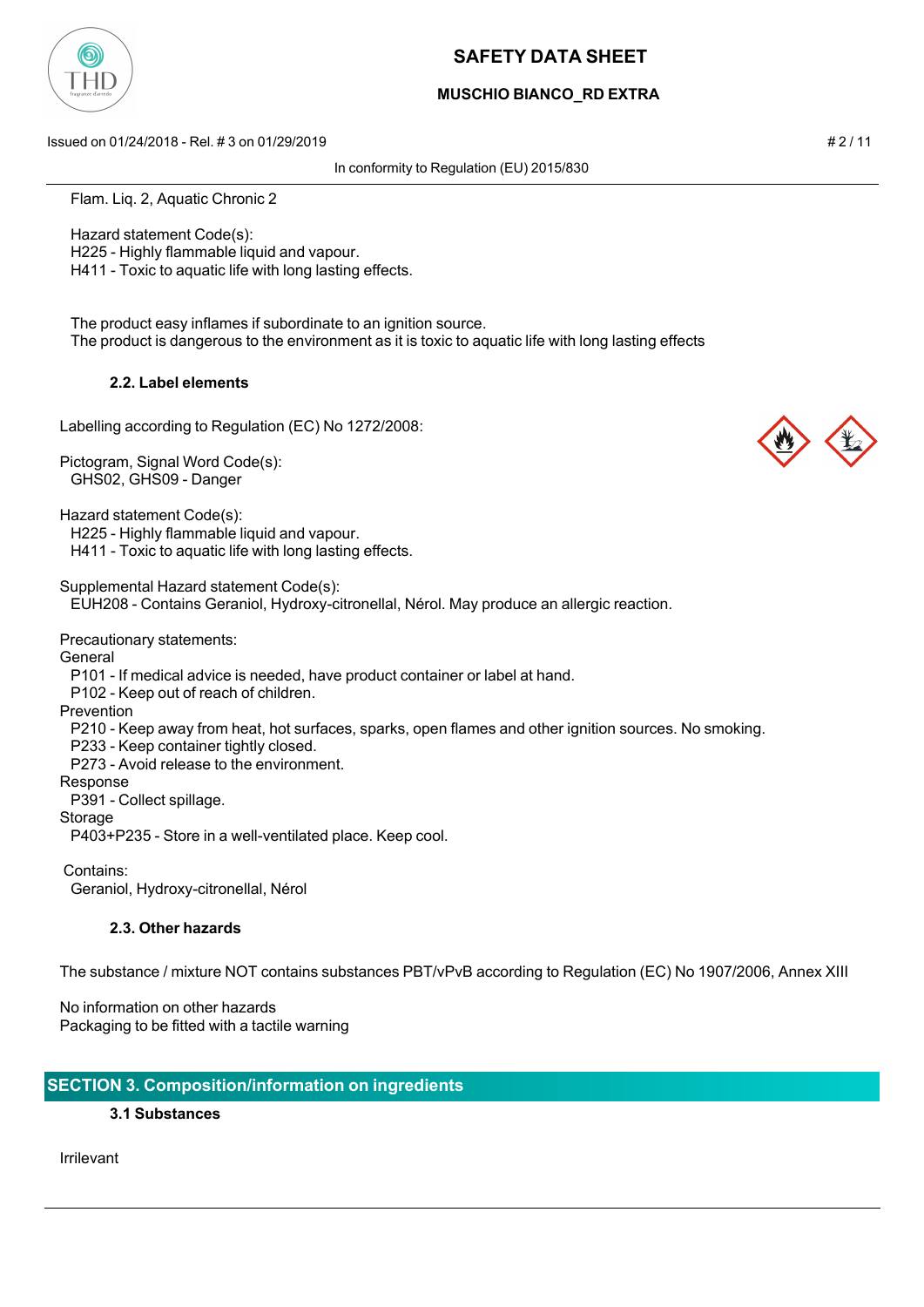

## **MUSCHIO BIANCO\_RD EXTRA**

Issued on 01/24/2018 - Rel. # 3 on 01/29/2019 # 3 / 11

#### In conformity to Regulation (EU) 2015/830

#### **3.2 Mixtures**

Refer to paragraph 16 for full text of hazard statements

| Substance                                    | Concentration   | <b>Classification</b>                                                                  | Index        | <b>CAS</b> | <b>EINECS</b> | <b>REACh</b>              |
|----------------------------------------------|-----------------|----------------------------------------------------------------------------------------|--------------|------------|---------------|---------------------------|
| <b>MMB</b><br>(3-Methoxy-3-Methyl-1-Butanol) | $> 1 \le 5\%$   | Eye Irrit. 2, H319                                                                     |              | 56539-66-3 | 260-252-4     | 01-2119976<br>333-33-**** |
| (HHCB)                                       | $> 1 \le 5\%$   | Aquatic Acute 1,<br>H400; Aquatic<br>Chronic 1, H410                                   | 603-212-00-7 | 1222-05-5  | 214-946-9     |                           |
| propan-2-ol                                  | $> 1 \le 5\%$   | Flam. Liq. 2, H225;<br>Eye Irrit. 2, H319;<br>STOT SE 3, H336                          | 603-117-00-0 | 67-63-0    | 200-661-7     |                           |
| Benzyl salicylate                            | $> 1 \le 5\%$   | Skin Irrit. 2, H315;<br>Eye Irrit. 2, H319                                             |              | 118-58-1   |               |                           |
| Amyl salicylate                              | $> 0.1 \le 1\%$ | Acute Tox. 4, H302;<br>Aquatic Acute 1,<br>H400; Aquatic<br>Chronic 1, H410            |              | 2050-08-0  | 218-080-2     |                           |
| Geraniol                                     | $> 0.1 < 1\%$   | Skin Irrit. 2, H315;<br>Skin Sens. 1, H317;<br>Eye Dam. 1, H318                        |              | 106-24-1   |               |                           |
| Hydroxy-citronellal                          | $> 0,1 < 1\%$   | Skin Irrit. 2, H315;<br>Skin Sens. 1, H317;<br>Eye Dam. 1, H318;<br>Eye Irrit. 2, H319 |              | 107-75-5   |               |                           |
| Nérol                                        | $> 0.1 < 1\%$   | Skin Corr. 2, H315;<br>Skin Sens. 1B, H317;<br>Eye Dam. 1, H318                        |              | 106-25-2   | 203-378-7     | 01-2119983<br>244-33-**** |

## **Fractionated global values**

| H319 | $= 15.05$ | H400          | $= 4.80$  | H410 | $= 4.80$ | H315 | $= 7.00$ |
|------|-----------|---------------|-----------|------|----------|------|----------|
| H302 | $= 3.20$  | $H335 = 1.60$ |           | H318 | $= 2.40$ | H317 | $= 2.40$ |
| H412 | $= 1.60$  | H225          | $= 77.00$ | H336 | $= 3.85$ |      |          |

## **SECTION 4. First aid measures**

### **4.1. Description of first aid measures**

Inhalation:

 Air the area. Move immediately the contaminated patient from the area and keep him at rest in a well ventilated area. If you feel unwell seek medical advice.

Direct contact with skin (of the pure product).:

Wash thoroughly with soap and running water.

Direct contact with eyes (of the pure product).:

Wash immediately and thorougly with running water for at least 10 minutes.

### Ingestion:

Not hazardous. It's possible to give activated charcoal in water or liquid paraffin medicine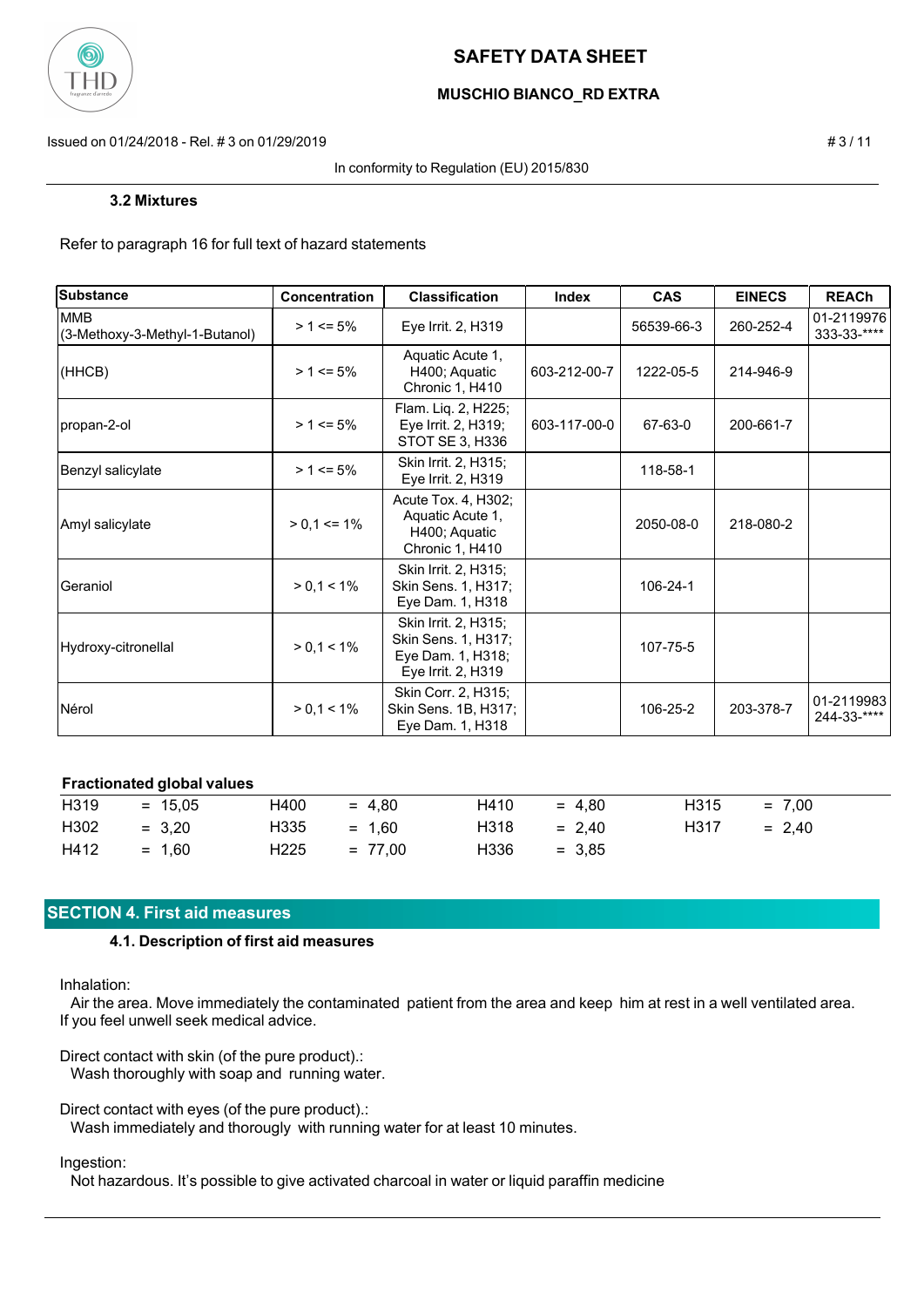

## **MUSCHIO BIANCO\_RD EXTRA**

Issued on 01/24/2018 - Rel. # 3 on 01/29/2019 # 4 / 11

In conformity to Regulation (EU) 2015/830

### **4.2. Most important symptoms and effects, both acute and delayed**

No data available.

## **4.3. Indication of any immediate medical attention and special treatment needed**

If medical advice is needed, have product container or label at hand.

# **SECTION 5. Firefighting measures**

## **5.1. Extinguishing media**

Advised extinguishing agents: CO2 or dry powder extinguisher

Extinguishing means to avoid: Water jets. Use water jets only to cool the surfaces of the containers exposed to fire.

## **5.2. Special hazards arising from the substance or mixture**

No data available.

## **5.3. Advice for firefighters**

Use protection for the breathing apparatus

Safety helmet and full protective suit.

The spray water can be used to protect the people involved in the extinction

 You may also use selfrespirator, especially when working in confined and poorly ventilated area and if you use halogenated extinguishers (Halon 1211 fluobrene, Solkan 123, NAF, etc...)

Keep containers cool with water spray

## **SECTION 6. Accidental release measures**

## **6.1. Personal precautions, protective equipment and emergency procedures**

6.1.1 For non-emergency personnel: Leave the area surrounding the spill or release. Do not smoke Wear gloves and protective clothing

6.1.2 For emergency responders: Wear gloves and protective clothing. Eliminate all unguarded flames and possible sources of ignition. No smoking. Provision of sufficient ventilation. Evacuate the danger area and, in case, consult an expert.

## **6.2. Environmental precautions**

Contain spill with earth or sand.

 If the product has entered a watercourse in sewers or has contaminated soil or vegetation, notify it to the authorities. Discharge the remains in compliance with the regulations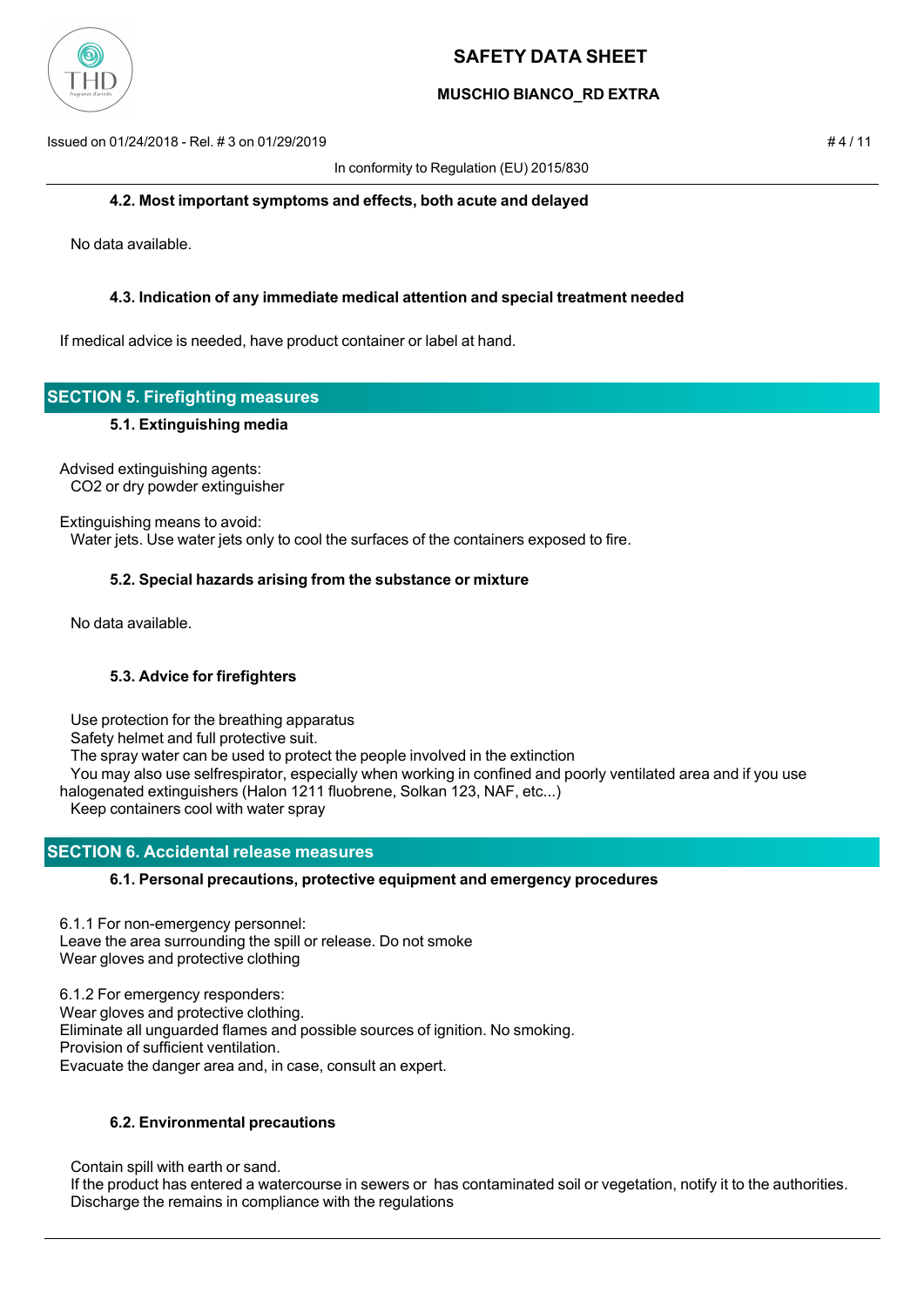

## **MUSCHIO BIANCO\_RD EXTRA**

Issued on 01/24/2018 - Rel. # 3 on 01/29/2019 # 5 / 11

In conformity to Regulation (EU) 2015/830

### **6.3. Methods and material for containment and cleaning up**

 6.3.1 For containment: Recover the product for reuse, if possible, or for removal. Possibly absorb it with inert material. Prevent it from entering the sewer system.

 6.3.2 For cleaning up: To clean the floor and all objects contaminated by this material use water. After wiping up, wash with water the area and materials involved

 6.3.3 Other information: Nothing in particular.

## **6.4. Reference to other sections**

Refer to paragraphs 8 and 13 for more information

## **SECTION 7. Handling and storage**

### **7.1. Precautions for safe handling**

 Avoid contact and inhalation of vapors Do not smoke at work At work do not eat or drink. Wear protective gloves/protective clothing/eye protection/face protection. See also paragraph 8 below.

## **7.2. Conditions for safe storage, including any incompatibilities**

 Keep in original container closed tightly. Do not store in open or unlabeled containers. Keep containers upright and safe by avoiding the possibility of falls or collisions. Store in a cool place, away from sources of heat and `direct exposure of sunlight. Keep containers tightly closed. Always store in well ventilated areas. Never close the container tightly, leave a chance to vent Keep away from open flames, sparks and heat sources. Avoid direct sunlight exposure.

## **7.3. Specific end use(s)**

Private households.: Handle with care. Store in a ventilated place away from heat sources. Keep container tightly closed.

## **SECTION 8. Exposure controls/personal protection**

### **8.1. Control parameters**

Related to contained substances:

propan-2-ol:

TLV: TWA 200 ppm 400 ppm as STEL A4 (not classifiable as a human carcinogen); (ACGIH 2004). MAK: 200 ppm 500 mg/m peak limitation Category: II (2); Risk group for pregnancy: C; (DFG 2004).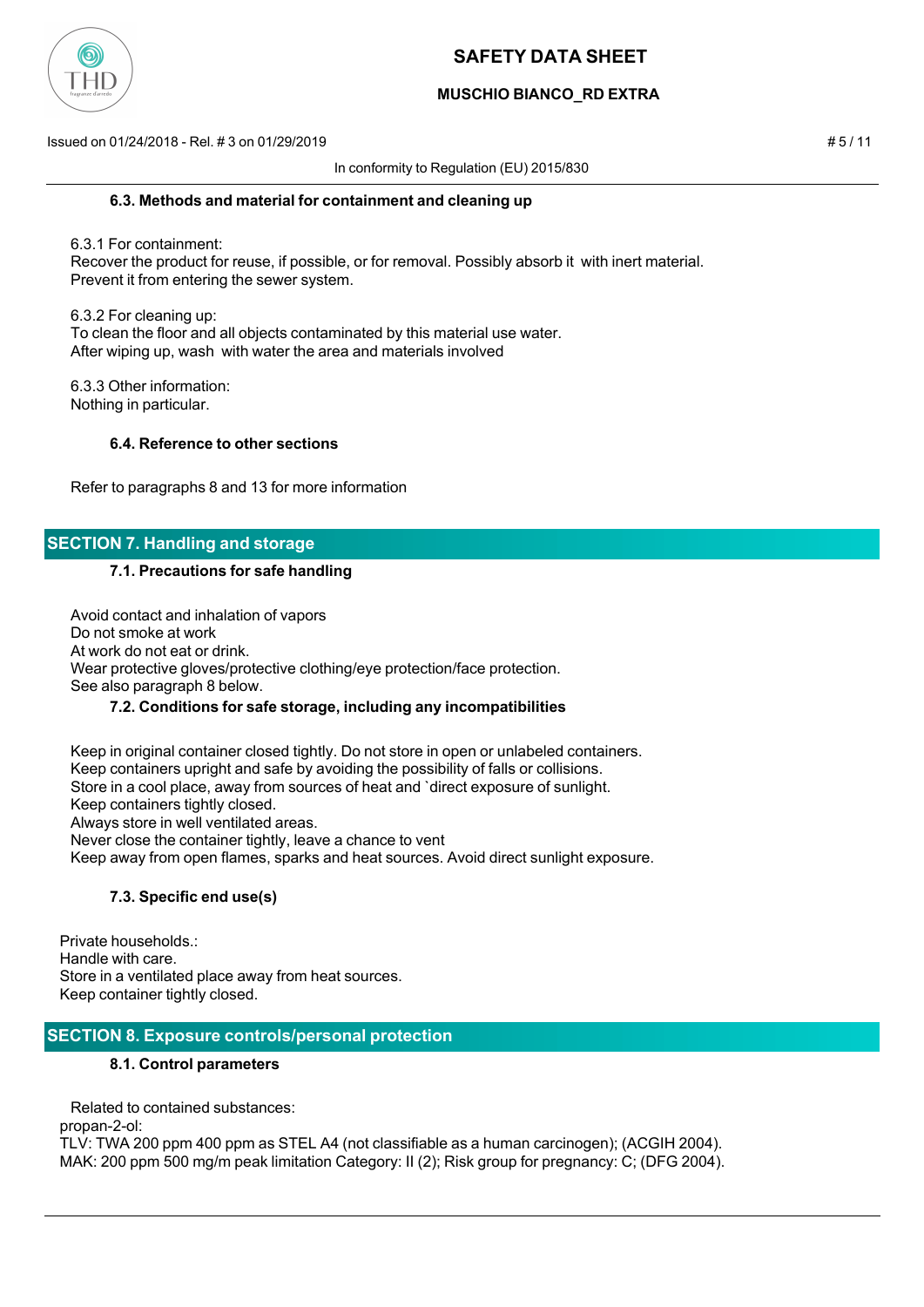

## **MUSCHIO BIANCO\_RD EXTRA**

Issued on 01/24/2018 - Rel. # 3 on 01/29/2019 # 6 / 11

#### In conformity to Regulation (EU) 2015/830

#### **8.2. Exposure controls**

Appropriate engineering controls: Private households.: No specific control required.

Individual protection measures:

 (a) Eye / face protection Not needed for normal use.

(b) Skin protection

 (i) Hand protection Not needed for normal use.

 (ii) Other Wear normal work clothing.

 (c) Respiratory protection Not needed for normal use.

 (d) Thermal hazards No hazard to report

Environmental exposure controls:

Use according to good working practices to avoid pollution into the environment.

## **SECTION 9. Physical and chemical properties**

**9.1. Information on basic physical and chemical properties**

| Physical and chemical properties             | Value             | <b>Determination method</b> |
|----------------------------------------------|-------------------|-----------------------------|
| Appearance                                   | Liquid, colorless |                             |
| Odour                                        | Charateristic     |                             |
| Odour threshold                              | not determined    |                             |
| pH                                           |                   | EPA 150.1 1982              |
| Melting point/freezing point                 | not determined    |                             |
| Initial boiling point and boiling range      | l86°C             | Phisical                    |
| Flash point                                  | 14°C              | ASTM D 93 (2006)            |
| Evaporation rate                             | not determined    |                             |
| Flammability (solid, gas)                    | not determined    |                             |
| Upper/lower flammability or explosive limits | not determined    |                             |
| Vapour pressure                              | not determined    |                             |
| Vapour density                               | not determined    |                             |
| Relative density                             | $0,819$ kg/l      | ASTM D1298-12b(2017)        |
| Solubility(ies)                              | not determined    |                             |
| Water solubility                             | not determined    |                             |
| Partition coefficient: n-octanol/water       | not determined    |                             |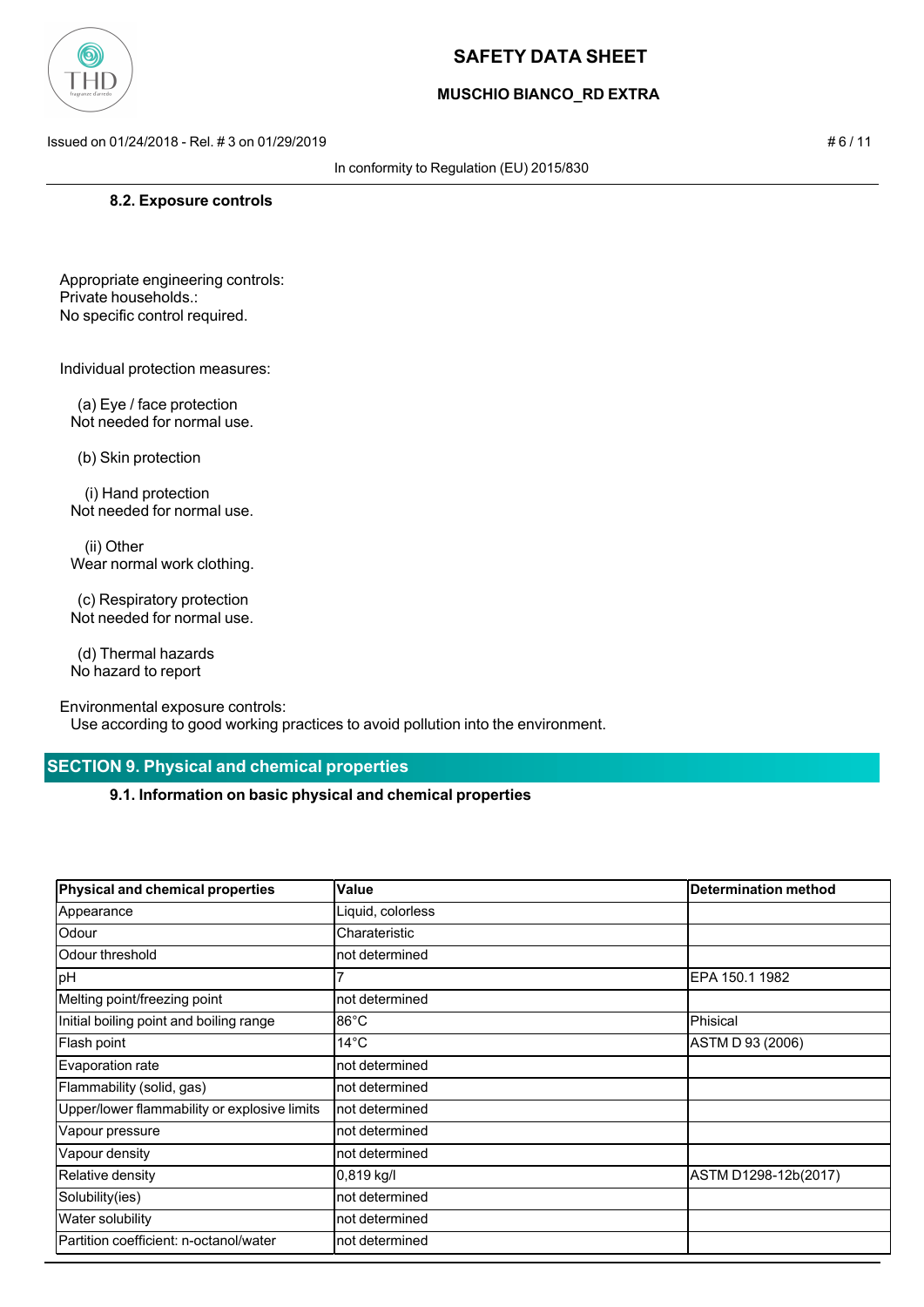

## **MUSCHIO BIANCO\_RD EXTRA**

#### Issued on 01/24/2018 - Rel. # 3 on 01/29/2019 # 7 / 11

#### In conformity to Regulation (EU) 2015/830

**Physical and chemical properties Value Value Determination method** Auto-ignition temperature not not determined Decomposition temperature not not determined Viscosity **Cinematica: 7,4 mm2/s Dinamica: 6,06 cP** ASTM D445-18 Explosive properties hot determined Oxidising properties not contact a not determined

## **9.2. Other information**

No data available.

## **SECTION 10. Stability and reactivity**

#### **10.1. Reactivity**

No reactivity hazards

### **10.2. Chemical stability**

No hazardous reaction when handled and stored according to provisions.

#### **10.3. Possibility of hazardous reactions**

There are no hazardous reactions

#### **10.4. Conditions to avoid**

 Avoid contact with combustible materials. The product could catch fire. heat, open flames, sparks or hot surfaces.

#### **10.5. Incompatible materials**

Nothing in particular.

#### **10.6. Hazardous decomposition products**

Does not decompose when used for intended uses.

## **SECTION 11. Toxicological information**

### **11.1. Information on toxicological effects**

 ATE(mix) oral = 15.625,0 mg/kg ATE(mix) dermal =  $\infty$ ATE(mix) inhal =  $\infty$ 

(a) acute toxicity: based on available data, the classification criteria are not met

(b) skin corrosion/irritationbased on available data, the classification criteria are not met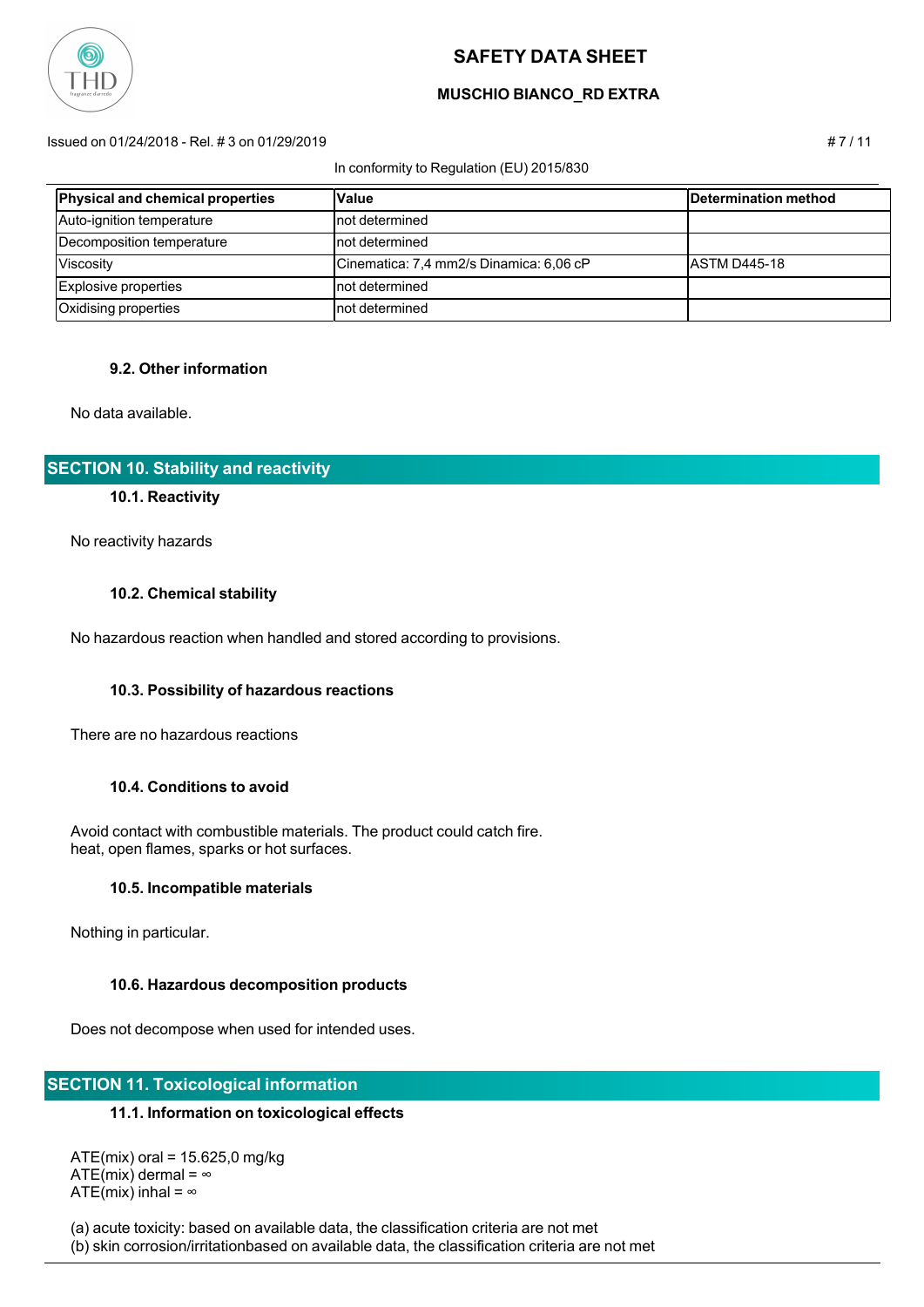

## **MUSCHIO BIANCO\_RD EXTRA**

Issued on 01/24/2018 - Rel. # 3 on 01/29/2019 # 8 / 11

In conformity to Regulation (EU) 2015/830

(c) serious eye damage/irritation: based on available data, the classification criteria are not met

(d) respiratory or skin sensitization: based on available data, the classification criteria are not met

(e) germ cell mutagenicity: based on available data, the classification criteria are not met

(f) carcinogenicity: based on available data, the classification criteria are not met

(g) reproductive toxicity: based on available data, the classification criteria are not met

 (h) specific target organ toxicity (STOT) single exposure: based on available data, the classification criteria are not met

 (i) specific target organ toxicity (STOT) repeated exposurebased on available data, the classification criteria are not met

(j) aspiration hazard: based on available data, the classification criteria are not met

Related to contained substances:

propan-2-ol:

Routes of exposure: the substance can be absorbed into the body by inhalation of its vapour.

INHALATION RISK: A harmful contamination of air sar reached quite slowly due to evaporation of the substance at 20 C; However, for spraying or scattering, much more quickly.

Effects of short-term exposure: the substance is irritating to eyes and respiratory tract pu substance determining effects on the central nervous system, causing depression. Exposure far above the OEL pu lead to unconsciousness. Effects of long-term or repeated: liquid degreasing characteristics.

Acute hazards/symptoms INHALATION cough. Vertigo. Drowsiness. Headache. Sore throat. See If Swallowed. SKIN dry skin.

EYE Redness.

SWALLOWED, abdominal pain. Respiratory difficulties. Nausea. A State of unconsciousness. Vomiting. (Further see inhalation).

N O T E The use of alcoholic beverages enhances the harmful effect.

LD50 (rat) Oral (mg/kg body weight) = 2100

LD50 Dermal (rat or rabbit) (mg/kg body weight) = 2100

## **SECTION 12. Ecological information**

**12.1. Toxicity**

The product is dangerous for the environment as it is toxic to aquatic organisms following acute exposure.

Use according to good working practices to avoid pollution into the environment.

## **12.2. Persistence and degradability**

No data available.

## **12.3. Bioaccumulative potential**

No data available.

## **12.4. Mobility in soil**

Related to contained substances:

propan-2-ol:

The pi product water and light fully miscible in 20 C.

Is lost by evaporation within one day. Large volumes can penetrate into the soil and contaminate groundwater.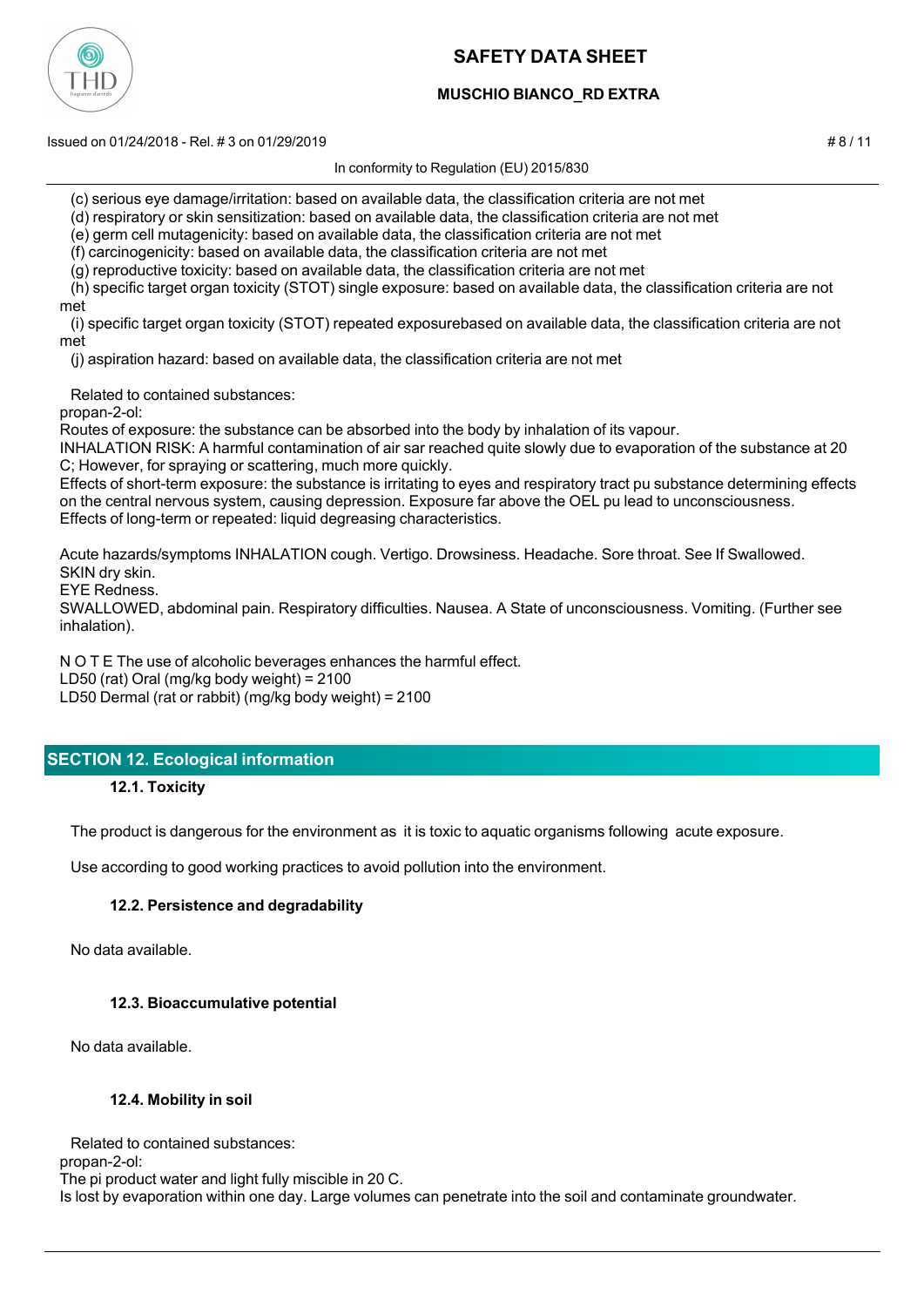

## **MUSCHIO BIANCO\_RD EXTRA**

Issued on 01/24/2018 - Rel. # 3 on 01/29/2019 # 9 / 11

In conformity to Regulation (EU) 2015/830

### **12.5. Results of PBT and vPvB assessment**

The substance / mixture NOT contains substances PBT/vPvB according to Regulation (EC) No 1907/2006, Annex XIII

### **12.6. Other adverse effects**

No adverse effects

## **SECTION 13. Disposal considerations**

#### **13.1. Waste treatment methods**

 Do not reuse empty containers. Dispose of them in accordance with the regulations in force. Any remaining product should be disposed of according to applicable regulations by addressing to authorized companies. Recover if possible. Operate according to local or national regulations

## **SECTION 14. Transport information**

#### **14.1. UN number**

ADR/RID/IMDG/ICAO-IATA: 1266

ADR exemption because compliance with the following characteristics: Combination packagings: per inner packaging 5 L per package 30 Kg Inner packagings placed in skrink-wrapped or stretch-wrapped trays: per inner packaging 5 L per package 20 Kg

## **14.2. UN proper shipping name**

ADR/RID/IMDG: PRODOTTI PER PROFUMERIA contenenti solventi infiammabili ADR/RID/IMDG: PERFUMERY PRODUCTS with flammable solvents ICAO-IATA: PERFUMERY PRODUCTS with flammable solvents

#### **14.3. Transport hazard class(es)**

ADR/RID/IMDG/ICAO-IATA: Class : 3 ADR/RID/IMDG/ICAO-IATA: Label : Limited quantities ADR: Tunnel restriction code : D/E ADR/RID/IMDG/ICAO-IATA: Limited quantities : 5 L IMDG - EmS : F-E, S-D

#### **14.4. Packing group**

ADR/RID/IMDG/ICAO-IATA: III

## **14.5. Environmental hazards**

ADR/RID/ICAO-IATA: Product is environmentally hazardous IMDG: Marine polluting agent : Yes

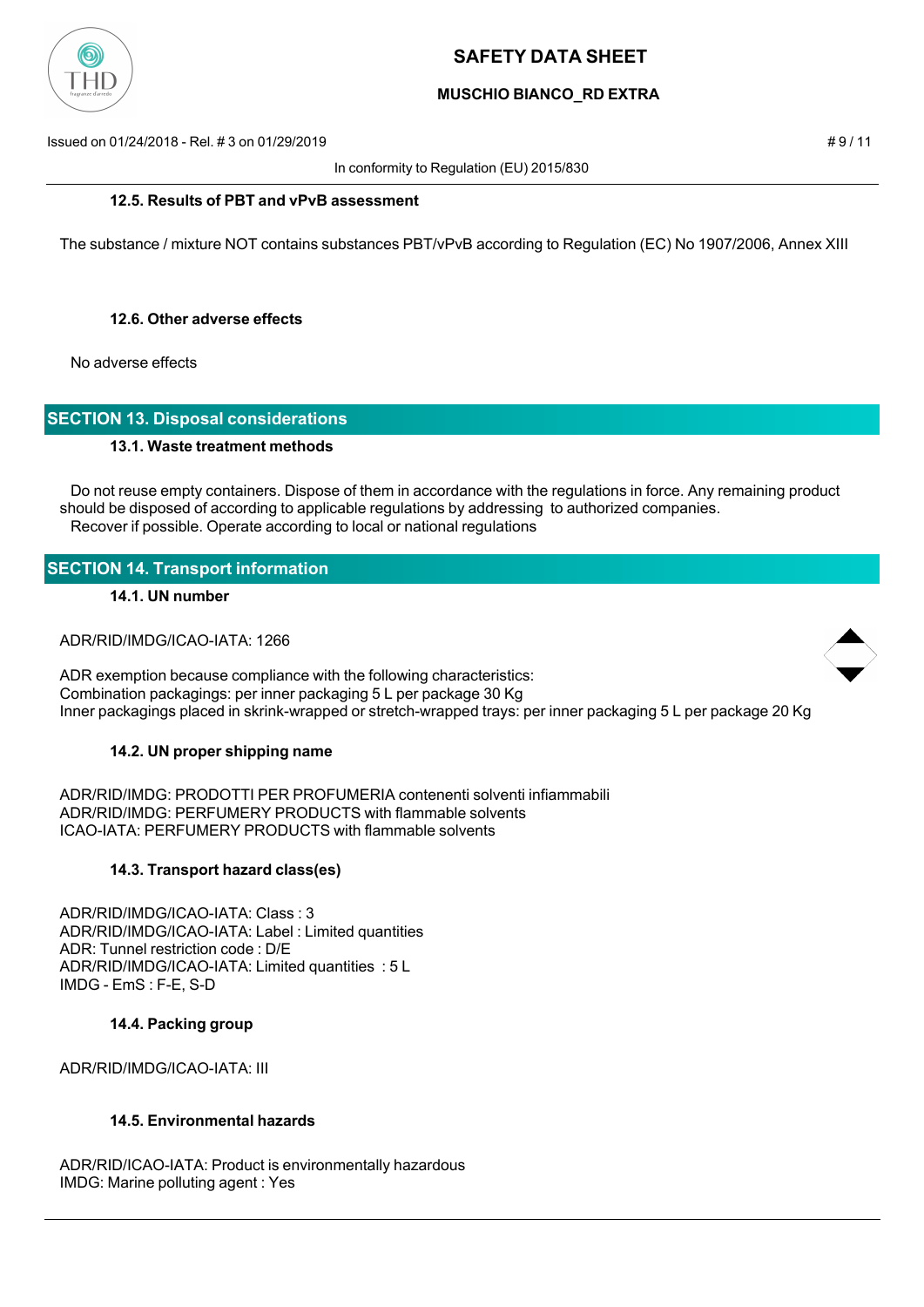

## **MUSCHIO BIANCO\_RD EXTRA**

Issued on 01/24/2018 - Rel. # 3 on 01/29/2019 # 10 / 11

In conformity to Regulation (EU) 2015/830

**14.6. Special precautions for user**

The transport must be carried out by authorised vehicles carrying dangerous goods in accordance with the requirements of the current edition of the agreement and the provisions A.D.R national regulations. The transport must be carried out in the original packaging and in packages that are made from materials resistant to the content and not likely to generate with this dangerous reactions. Employees to the loading and unloading of dangerous goods have received proper training on the risks presented by prepared and on possible procedures to be taken in the event of emergency situations

## **14.7. Transport in bulk according to Annex II of MARPOL73/78 and the IBC Code**

It is not intended to carry bulk

## **SECTION 15. Regulatory information**

## **15.1. Safety, health and environmental regulations/legislation specific for the substance or mixture**

Seveso category: P5c - FLAMMABLE LIQUIDS E2 - ENVIRONMENTAL HAZARDS

REGULATION (EU) No 1357/2014 - waste: HP3 - Flammable HP14 - Ecotoxic

#### **15.2. Chemical safety assessment**

No chemical safety assessment was carried out by the supplier

## **SECTION 16. Other information**

## **16.1. Other information**

Description of the hazard statements exposed to point 3

- H319 = Causes serious eye irritation.
- H400 = Very toxic to aquatic life.
- H410 = Very toxic to aquatic life with long lasting effects.
- H225 = Highly flammable liquid and vapour.
- H336 = May cause drowsiness or dizziness.
- H315 = Causes skin irritation.
- H302 = Harmful if swallowed.
- H317 = May cause an allergic skin reaction.
- H318 = Causes serious eye damage.

Classification based on data of all mixture components

#### GENERAL BIBLIOGRAPHY:

- Council Regulation (EC) 1907/2006 of the European Parliament (REACH)
- Regulation (EC) 1272/2008 of the European Parliament (CLP) and subsequent updates
- Council Regulation (EC) no 758/2013 of the European Parliament
- Regulation (EC) no 2015/830 of the European Parliament
- Regulation (EC) No 528/2012 European Parliament and subsequent updates
- Commission Regulation (EC) No 790/2009 of 10 August 2009
- Commission Regulation (EU) No 286/2011 of 10 March 2011